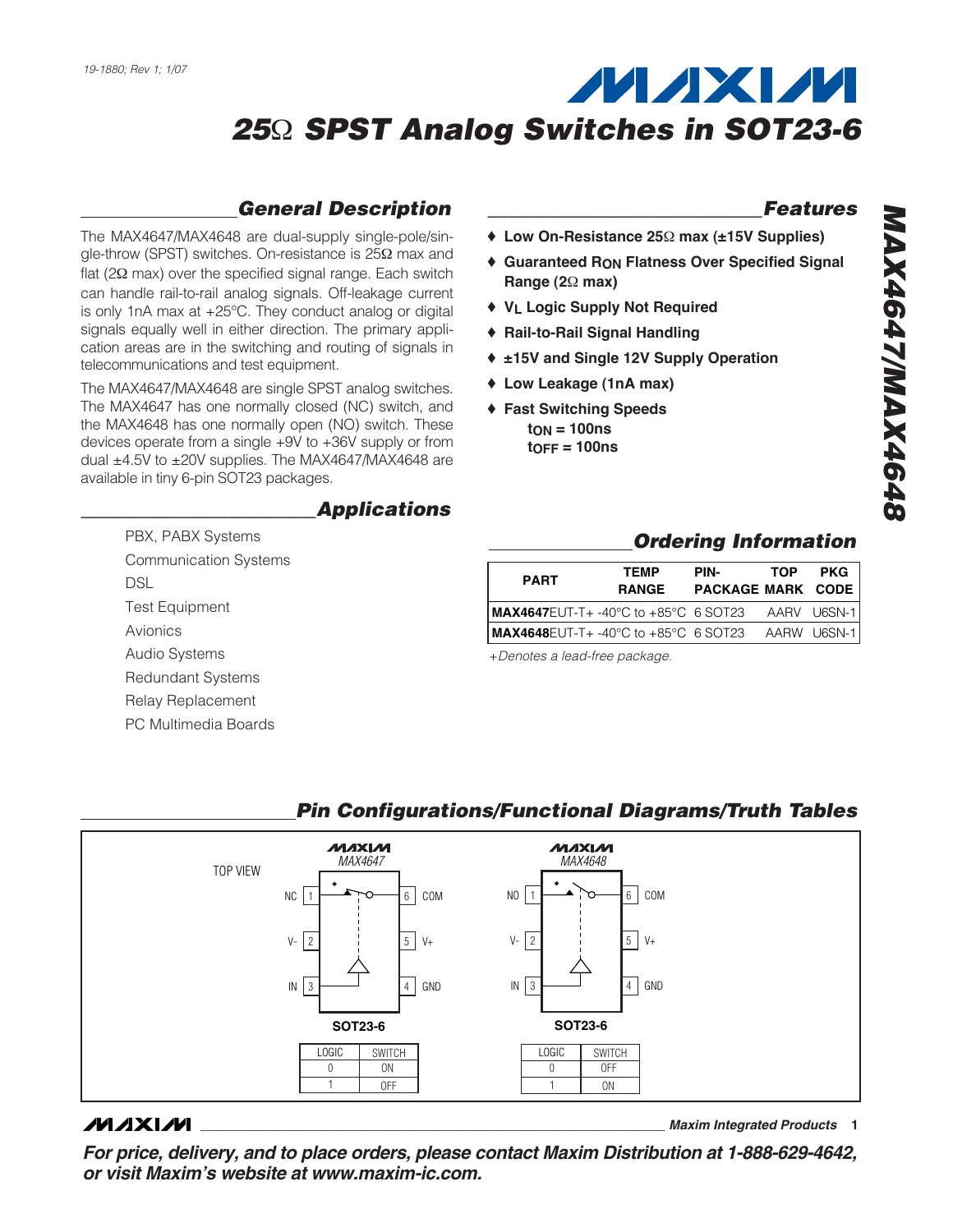## **ABSOLUTE MAXIMUM RATINGS**

(Voltages referenced to GND)

| Peak Current into Any Terminal        |  |
|---------------------------------------|--|
| (pulsed at 1ms, 10% duty cycle)±100mA |  |
|                                       |  |

| Continuous Power Dissipation ( $T_A = +70^{\circ}C$ ) |  |
|-------------------------------------------------------|--|
| 6-Pin SOT23 (derate 8.7mW/°C above +70°C)696mW        |  |
| <b>Operating Temperature Ranges</b>                   |  |
|                                                       |  |
| Storage Temperature Range -65°C to +150°C             |  |
|                                                       |  |
| Lead Temperature (soldering, 10s)+300°C               |  |
|                                                       |  |

**Note 1:** Signals on NO, NC, COM, or IN exceeding V+ or V- are clamped by internal diodes. Limit forward-diode current to maximum current rating.

*Stresses beyond those listed under "Absolute Maximum Ratings" may cause permanent damage to the device. These are stress ratings only, and functional operation of the device at these or any other conditions beyond those indicated in the operational sections of the specifications is not implied. Exposure to absolute maximum rating conditions for extended periods may affect device reliability.*

### **ELECTRICAL CHARACTERISTICS—Dual ±15V Supplies**

(V+ = +15V, V- = -15V, V<sub>IH</sub> = 2.4V, V<sub>IL</sub> = 0.8V, T<sub>A</sub> = T<sub>MIN</sub> to T<sub>MAX</sub>, unless otherwise noted. Typical values are at T<sub>A</sub> = +25°C.) (Notes 2, 3)

| <b>PARAMETER</b>               | <b>SYMBOL</b>                                               | <b>CONDITIONS</b>                                                                           | <b>TA</b>                            | <b>MIN</b> | <b>TYP</b>     | <b>MAX</b>   | <b>UNITS</b> |
|--------------------------------|-------------------------------------------------------------|---------------------------------------------------------------------------------------------|--------------------------------------|------------|----------------|--------------|--------------|
| <b>ANALOG SWITCH</b>           |                                                             |                                                                                             |                                      |            |                |              |              |
| Analog Signal Range            | V <sub>NO</sub> , V <sub>NC</sub><br><b>V<sub>COM</sub></b> |                                                                                             |                                      | $V -$      |                | $V +$        | $\vee$       |
| On-Resistance                  | RON                                                         | $l_{COM} = 10mA; V_{NO}$                                                                    | $+25^{\circ}$ C                      |            | 18             | 25           | Ω            |
|                                |                                                             | or $V_{NC} = \pm 10V$                                                                       | T <sub>MIN</sub> to T <sub>MAX</sub> |            |                | 30           |              |
| On-Resistance                  | RFLAT(ON)                                                   | $l_{COM} = 10mA; V_{NO}$                                                                    | $+25^{\circ}$ C                      |            | 0.8            | 2            | Ω            |
| Flatness (Note 4)              |                                                             | or $V_{\text{NC}} = +5V$ , 0, -5V                                                           | T <sub>MIN</sub> to T <sub>MAX</sub> |            |                | 3            |              |
| NO or NC Off-Leakage           | INO(OFF) Or                                                 | $V_{NQ}$ or $V_{NC} = +14V, -14V$ ;                                                         | $+25^{\circ}$ C                      | $-1$       | 0.01           | 1            | nA           |
| Current                        | INC(OFF)                                                    | $V_{COM} = -14V, +14V$                                                                      | T <sub>MIN</sub> to T <sub>MAX</sub> | $-10$      |                | 10           |              |
| COM Off-Leakage                |                                                             | $V_{COM} = -14V, +14V$ ;                                                                    | $+25^{\circ}$ C                      | $-1$       | 0.01           | $\mathbf{1}$ | nA           |
| Current                        | ICOM(OFF)                                                   | $V_{NO}$ or $V_{NC} = +14V, -14V$                                                           | T <sub>MIN</sub> to T <sub>MAX</sub> | $-10$      |                | 10           |              |
|                                |                                                             | $V_{COM} = +14V, -14V$ ;<br>$V_{\text{NO}}$ or $V_{\text{NC}} = +14V$ , -14V or<br>floating | $+25^{\circ}$ C                      | $-2$       |                | 2            |              |
| COM On-Leakage<br>Current      | ICOM(ON)                                                    |                                                                                             | <b>TMIN to TMAX</b>                  | $-20$      |                | 20           | nA           |
| <b>LOGIC INPUT</b>             |                                                             |                                                                                             |                                      |            |                |              |              |
| Input Logic High               | V <sub>IH</sub>                                             |                                                                                             | T <sub>MIN</sub> to T <sub>MAX</sub> | 2.4        |                |              | V            |
| Input Logic Low                | VIL                                                         |                                                                                             | T <sub>MIN</sub> to T <sub>MAX</sub> |            |                | 0.8          | $\vee$       |
| Input Leakage Current          | <b>I</b> IN                                                 | $V_{IN} = 0$ or $+5V$                                                                       | T <sub>MIN</sub> to T <sub>MAX</sub> | $-1$       |                | $\mathbf{1}$ | μA           |
| <b>DYNAMIC CHARACTERISTICS</b> |                                                             |                                                                                             |                                      |            |                |              |              |
| Turn-On Time                   |                                                             | $V_{NO}$ or $V_{NC} = \pm 10V$ ; R <sub>L</sub> = 300 $\Omega$ ;<br>$C_L$ = 35pF; Figure 2  | $+25^{\circ}$ C                      |            | 68             | 100          |              |
|                                | ton                                                         |                                                                                             | T <sub>MIN</sub> to T <sub>MAX</sub> |            |                | 125          | ns           |
| Turn-Off Time                  | toFF                                                        | $V_{NO}$ or $V_{NC} = \pm 10V$ ; R <sub>1</sub> = 300Ω;                                     | $+25^{\circ}$ C                      |            | 62             | 100          | ns           |
|                                |                                                             | $C_{1}$ = 35pF; Figure 2                                                                    | T <sub>MIN</sub> to T <sub>MAX</sub> |            |                | 125          |              |
| Charge Injection               | Q                                                           | $COM = 0$ ; Rs = 0; C <sub>l</sub> = 1nF;<br>Figure 3                                       | $+25^{\circ}$ C                      |            | $\overline{4}$ |              | рC           |

**MAXIM**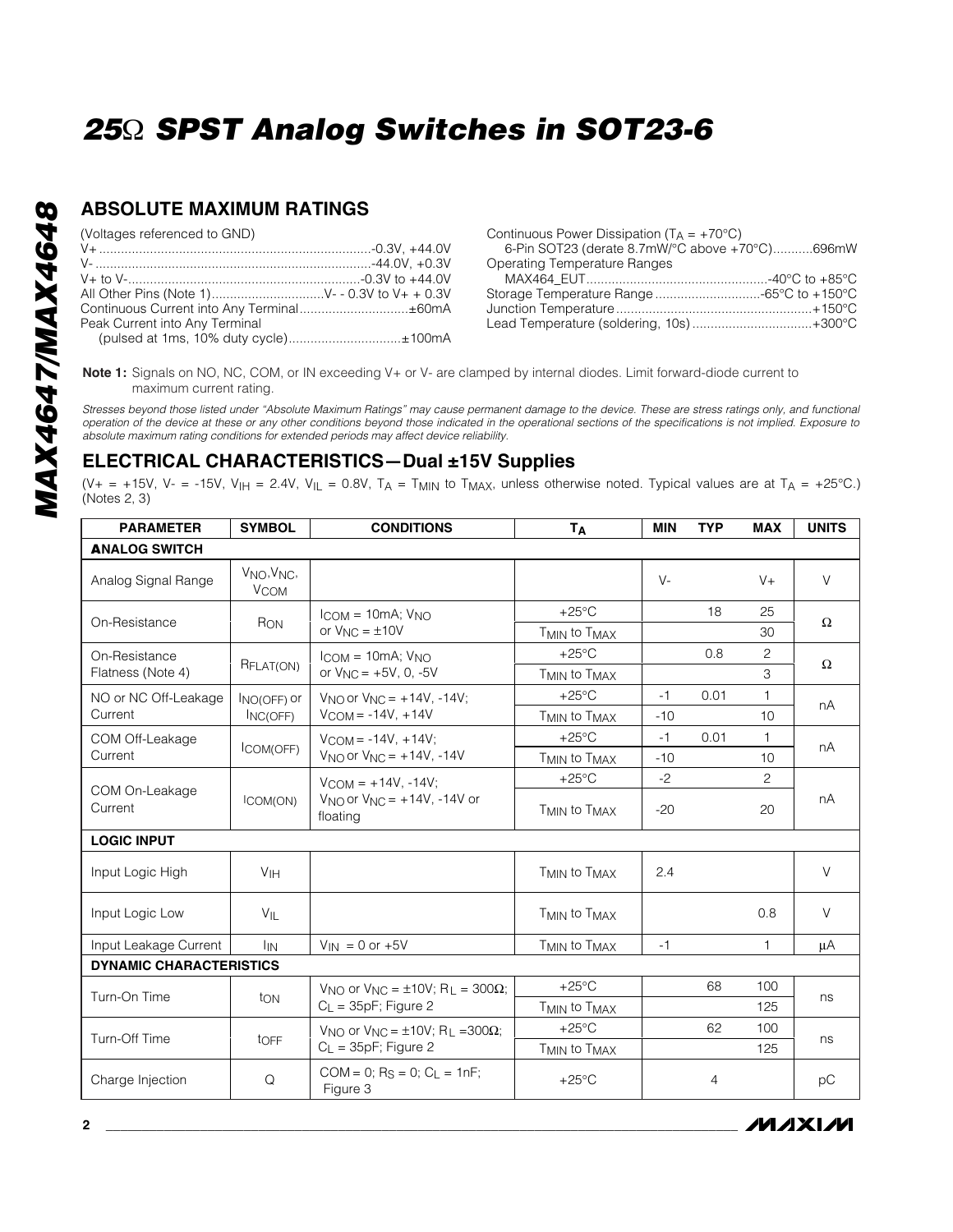### **ELECTRICAL CHARACTERISTICS—Dual ±15V Supplies (continued)**

(V+ = +15V, V- = -15V, V<sub>IH</sub> = 2.4V, V<sub>IL</sub> = 0.8V, T<sub>A</sub> = T<sub>MIN</sub> to T<sub>MAX</sub>, unless otherwise noted. Typical values are at T<sub>A</sub> = +25°C. (Notes 2, 3)

| <b>PARAMETER</b>                                      | <b>SYMBOL</b>            | <b>CONDITIONS</b>                                                                                           | Tд                                   | <b>TYP</b><br><b>MIN</b> | <b>MAX</b>   | <b>UNITS</b> |  |
|-------------------------------------------------------|--------------------------|-------------------------------------------------------------------------------------------------------------|--------------------------------------|--------------------------|--------------|--------------|--|
| Off-Isolation                                         | <b>V<sub>ISO</sub></b>   | $C_{L} = 5pF$ ; R <sub>L</sub> = 50 $\Omega$ ; f = 1MHz;<br>V <sub>COM</sub> = 1V <sub>RMS</sub> ; Figure 4 | $+25^{\circ}$ C                      | $-92$                    |              | dB           |  |
| <b>Total Harmonic</b><br><b>Distortion</b>            | <b>THD</b>               | $R_{L} = 600\Omega$ , 5Vp-p,<br>$f = 20$ Hz to 20kHz                                                        | $+25^{\circ}$ C                      | 0.006                    |              | $\%$         |  |
| V <sub>NO</sub> or V <sub>NC</sub><br>Off-Capacitance | $CNO(OFF)$ ,<br>CNC(OFF) | $f = 1$ MHz; Figure 5                                                                                       | $+25^{\circ}$ C                      | 6                        |              | pF           |  |
| COM Off-Capacitance                                   | CCOM(OFF)                | $f = 1$ MHz; Figure 5                                                                                       | $+25^{\circ}$ C                      | 6                        |              | pF           |  |
| COM On-Capacitance                                    | $C_{COM(ON)}$            | $= 1$ MHz; Figure 6                                                                                         | $+25^{\circ}$ C                      | 19                       |              | pF           |  |
| <b>POWER SUPPLY</b>                                   |                          |                                                                                                             |                                      |                          |              |              |  |
| Power Supply Range                                    |                          |                                                                                                             | T <sub>MIN</sub> to T <sub>MAX</sub> | ±4.5                     | ±20          | $\vee$       |  |
|                                                       |                          |                                                                                                             | $+25^{\circ}$ C                      | 45                       | 100          |              |  |
| Positive Supply Current                               | $ +$                     | $V_{IN} = 5V$<br>$V_{IN} = 0$ or $V +$                                                                      | T <sub>MIN</sub> to T <sub>MAX</sub> |                          | 150          |              |  |
|                                                       |                          |                                                                                                             | $+25^{\circ}$ C                      | 0.001                    |              | μA           |  |
|                                                       |                          |                                                                                                             | T <sub>MIN</sub> to T <sub>MAX</sub> |                          | 10           |              |  |
| Negative Supply                                       |                          |                                                                                                             | $+25^{\circ}$ C                      | 0.001                    | $\mathbf{1}$ |              |  |
| Current                                               | $\vert$ -                | $V_{IN} = 0$ or 5V                                                                                          | T <sub>MIN</sub> to T <sub>MAX</sub> |                          | 10           | μA           |  |

## **ELECTRICAL CHARACTERISTICS—Single +12V Supply**

(V+ = +12V, V- = 0, V<sub>IH</sub> = 2.4V, V<sub>IL</sub> = 0.8V, T<sub>A</sub> = T<sub>MIN</sub> to T<sub>MAX</sub>, unless otherwise noted. Typical values are at T<sub>A</sub> = +25°C.) (Notes 2, 3)

| <b>PARAMETER</b>     | <b>SYMBOL</b>                                      | <b>CONDITIONS</b>                                                           | Тд                                   | MIN             | <b>TYP</b> | <b>MAX</b> | <b>UNITS</b> |   |
|----------------------|----------------------------------------------------|-----------------------------------------------------------------------------|--------------------------------------|-----------------|------------|------------|--------------|---|
| <b>ANALOG SWITCH</b> |                                                    |                                                                             |                                      |                 |            |            |              |   |
| Analog Signal Range  | V <sub>NO</sub> , V <sub>NC</sub> ,<br><b>VCOM</b> |                                                                             |                                      | $\Omega$        |            | $V +$      | V            |   |
| On-Resistance        |                                                    | $l_{COM} = 10mA$ ; $V_{NO}$                                                 | $+25^{\circ}$ C                      |                 | 36         | 45         | Ω            |   |
|                      | RON                                                | or $V_{NC} = +10V$                                                          | T <sub>MIN</sub> to T <sub>MAX</sub> |                 |            | 60         |              |   |
| On-Resistance        |                                                    | $l_{COM} = 10mA$ ; $V_{NO}$                                                 |                                      | $+25^{\circ}$ C |            | 4          | 6            | Ω |
| Flatness (Note 4)    | R <sub>FLAT</sub> (ON)                             | or $V_{\text{NC}} = +2V, +6V, +10V$                                         | T <sub>MIN</sub> to T <sub>MAX</sub> |                 |            | 8          |              |   |
| <b>DYNAMIC</b>       |                                                    |                                                                             |                                      |                 |            |            |              |   |
|                      |                                                    | $V_{\text{NO}}$ or $V_{\text{NC}} = +10V$ ; R <sub>1</sub> = 300 $\Omega$ ; | $+25^{\circ}$ C                      |                 | 100        | 175        |              |   |
| Turn-On Time         | ton                                                | $C_{L}$ = 35pF; Figure 2                                                    | T <sub>MIN</sub> to T <sub>MAX</sub> |                 |            | 225        | ns           |   |
| Turn-Off Time        |                                                    | $V_{NO}$ or $V_{NC} = +10V$ ; R <sub>L</sub> = 300 $\Omega$ ;               | $+25^{\circ}$ C                      |                 | 68         | 150        |              |   |
|                      | toFF                                               | $C_{L}$ = 35pF; Figure 2                                                    | T <sub>MIN</sub> to T <sub>MAX</sub> |                 |            | 200        | ns           |   |
| Charge Injection     | Q                                                  | $COM = 0$ : Rs = 0: C <sub>i</sub> = 1nF:<br>Figure 3                       | $+25^{\circ}$ C                      |                 | -5         |            | рC           |   |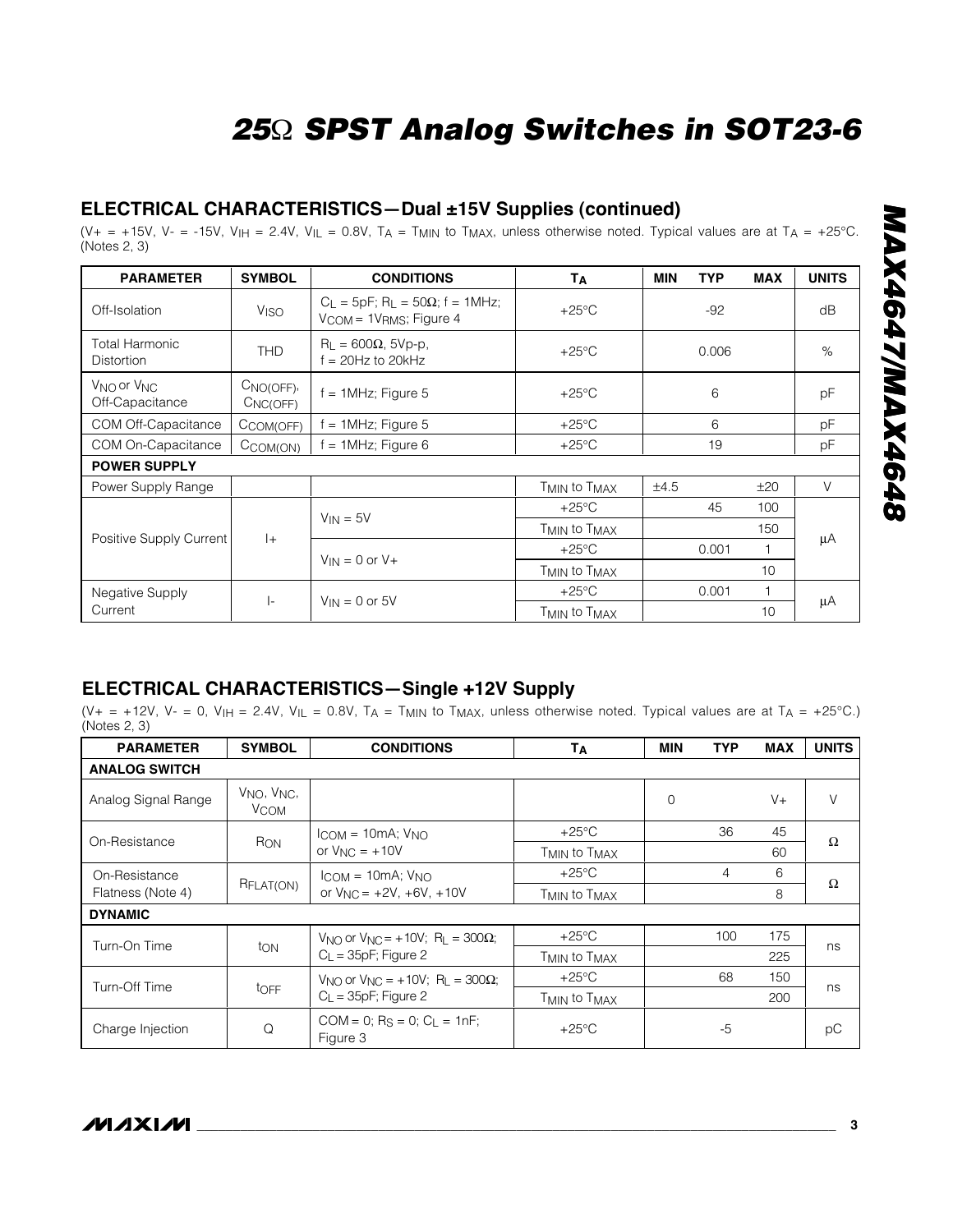## **ELECTRICAL CHARACTERISTICS—Single +12V Supply (continued)**

(V+ = +12V, V- = 0, V<sub>IH</sub> = 2.4V, V<sub>IL</sub> = 0.8V, T<sub>A</sub> = T<sub>MIN</sub> to T<sub>MAX</sub>, unless otherwise noted. Typical values are at T<sub>A</sub> = +25°C.) (Notes 2, 3)

| <b>PARAMETER</b>           | <b>SYMBOL</b> | <b>CONDITIONS</b>     | IΑ                                   | <b>MIN</b> | <b>TYP</b> | <b>MAX</b> | <b>UNITS</b> |
|----------------------------|---------------|-----------------------|--------------------------------------|------------|------------|------------|--------------|
| Power Supply Range         |               |                       | T <sub>MIN</sub> to T <sub>MAX</sub> | $+9$       |            | $+36$      |              |
| Positive Supply<br>Current |               | $V_{IN} = 5V$         | $+25^{\circ}$ C                      |            | 20         | 50         |              |
|                            |               |                       | T <sub>MIN</sub> to T <sub>MAX</sub> |            |            | 75         |              |
|                            | $+$           |                       | $+25^{\circ}$ C                      |            | 0.001      |            | μA           |
|                            |               | $V_{IN} = 0$ or $V +$ | T <sub>MIN</sub> to T <sub>MAX</sub> |            |            | 10         |              |

**Note 2:** The algebraic convention is used in this data sheet; the most negative value is shown in the minimum column.

Note 3: SOT packaged parts are 100% tested at +25°C. Limits across the full temperature range are guaranteed by design and correlation.

**Note 4:** Flatness is defined as the difference between the maximum and minimum value of on-resistance as measured over the specified analog signal range.

 $(T_A = +25^{\circ}C$ , unless otherwise noted.)

# *Typical Operating Characteristics*

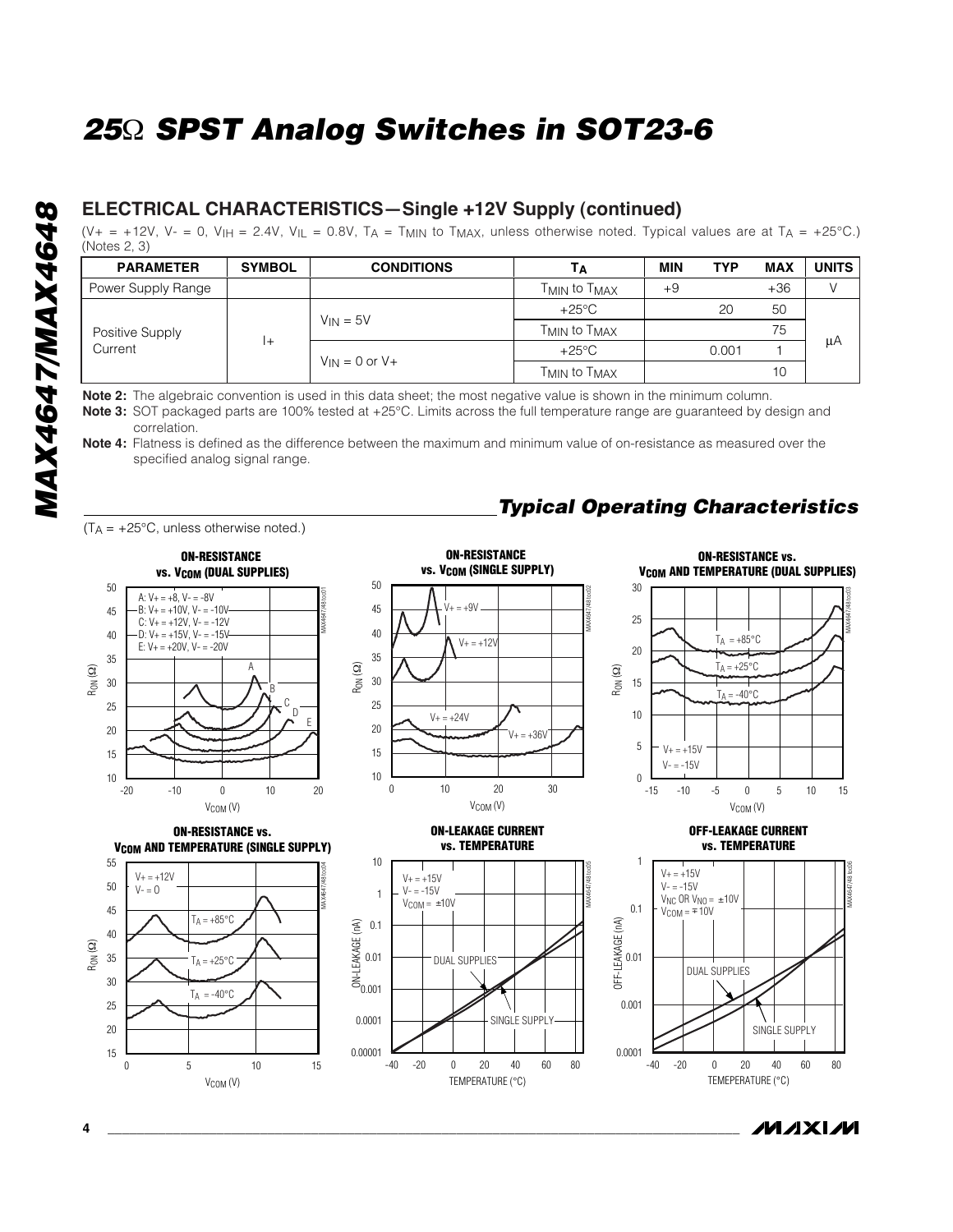

## *Typical Operating Characteristics (continued)*

*Pin Description*

| <b>MAX4647</b> | <b>MAX4648</b> | <b>PIN NAME</b> | <b>FUNCTION</b>                 |
|----------------|----------------|-----------------|---------------------------------|
|                |                | <b>NC</b>       | Normally Closed Switch Terminal |
|                |                | NO              | Normally Open Switch Terminal   |
| $\overline{c}$ | $\mathfrak{p}$ | $V -$           | Negative Supply Voltage Input   |
| 3              | 3              | IN              | Digital Control Input           |
| 4              | 4              | <b>GND</b>      | Ground                          |
| 5              | 5              | $V +$           | Positive Supply Voltage Input   |
| 6              | 6              | <b>COM</b>      | Analog Switch Common            |

**MAXM**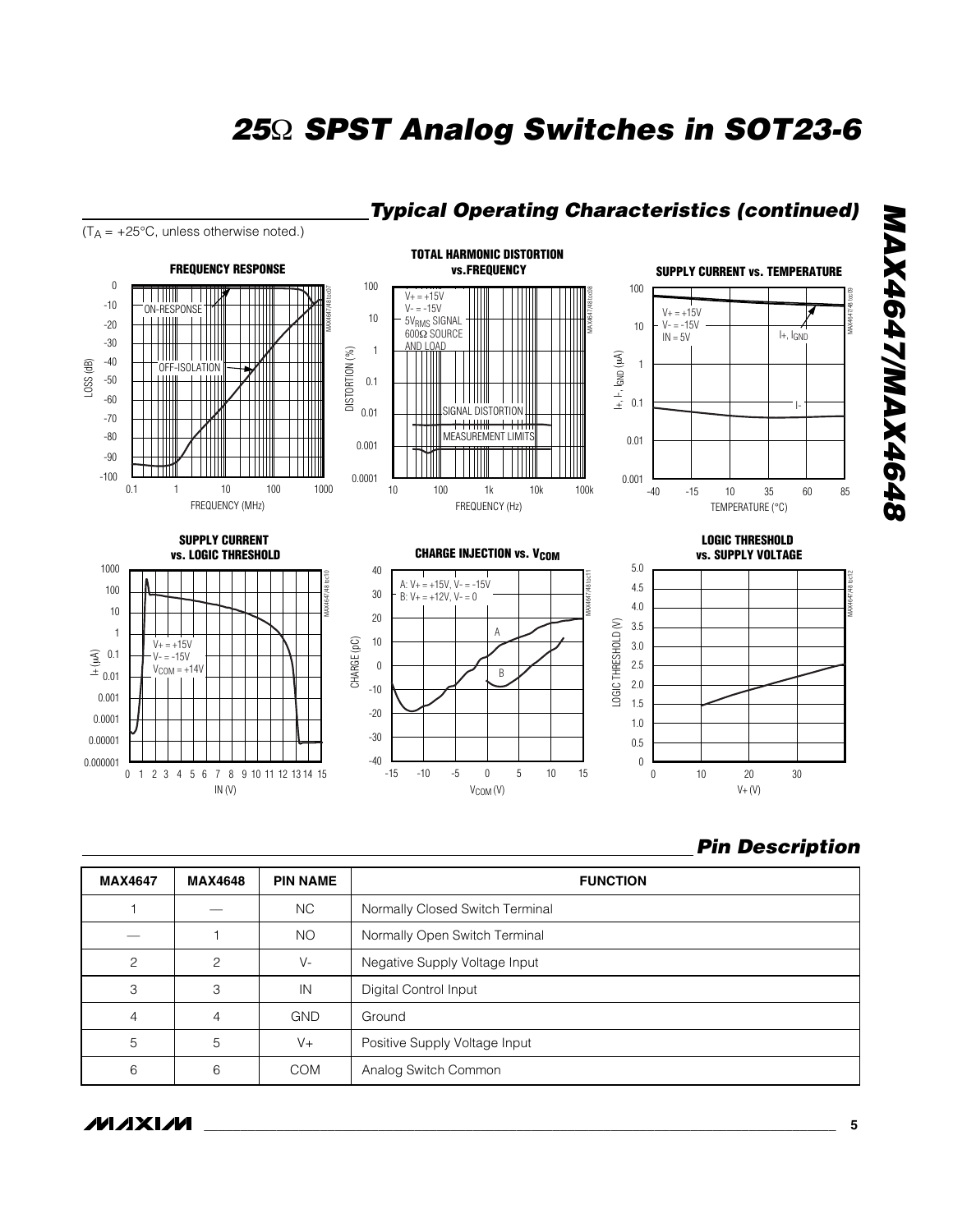### *Applications Information*

### *Overvoltage Protection*

Proper power-supply sequencing is recommended for all CMOS devices. Do not exceed the absolute maximum ratings because stresses beyond the listed ratings can cause permanent damage to the devices. Always sequence  $V+$  on first, then  $V-$ , followed by the logic inputs, NO, NC, or COM. If power-supply sequencing is not possible, add two small signal diodes (D1, D2) in series with supply pins (Figure 1). Adding diodes reduces the analog signal range to one diode drop below V+ and one diode drop above V-, but does not affect the devices' low switch resistance and low leakage characteristics. Device operation is unchanged, and the difference between V+ and Vshould not exceed 44V. These protection diodes are not recommended when using a single supply.

### *Off-Isolation at High Frequencies*

In 50Ω systems, the high-frequency on-response of these parts extends from DC to above 300MHz, with a typical loss of -2dB. When the switch is turned off, however, it behaves like a capacitor, and off-isolation decreases with increasing frequency. This effect is

more pronounced with higher source and load impedances. Above 5MHz, circuit board layout becomes critical. The graphs shown in the *Typical Operatin*g *Characteristics* were taken using a 50Ω source and load connected with BNC connectors.



*Figure 1. Overvoltage Protection Using External Blocking Diodes*



*Figure 2. Switching-Time Test Circuit*

**MAXIM**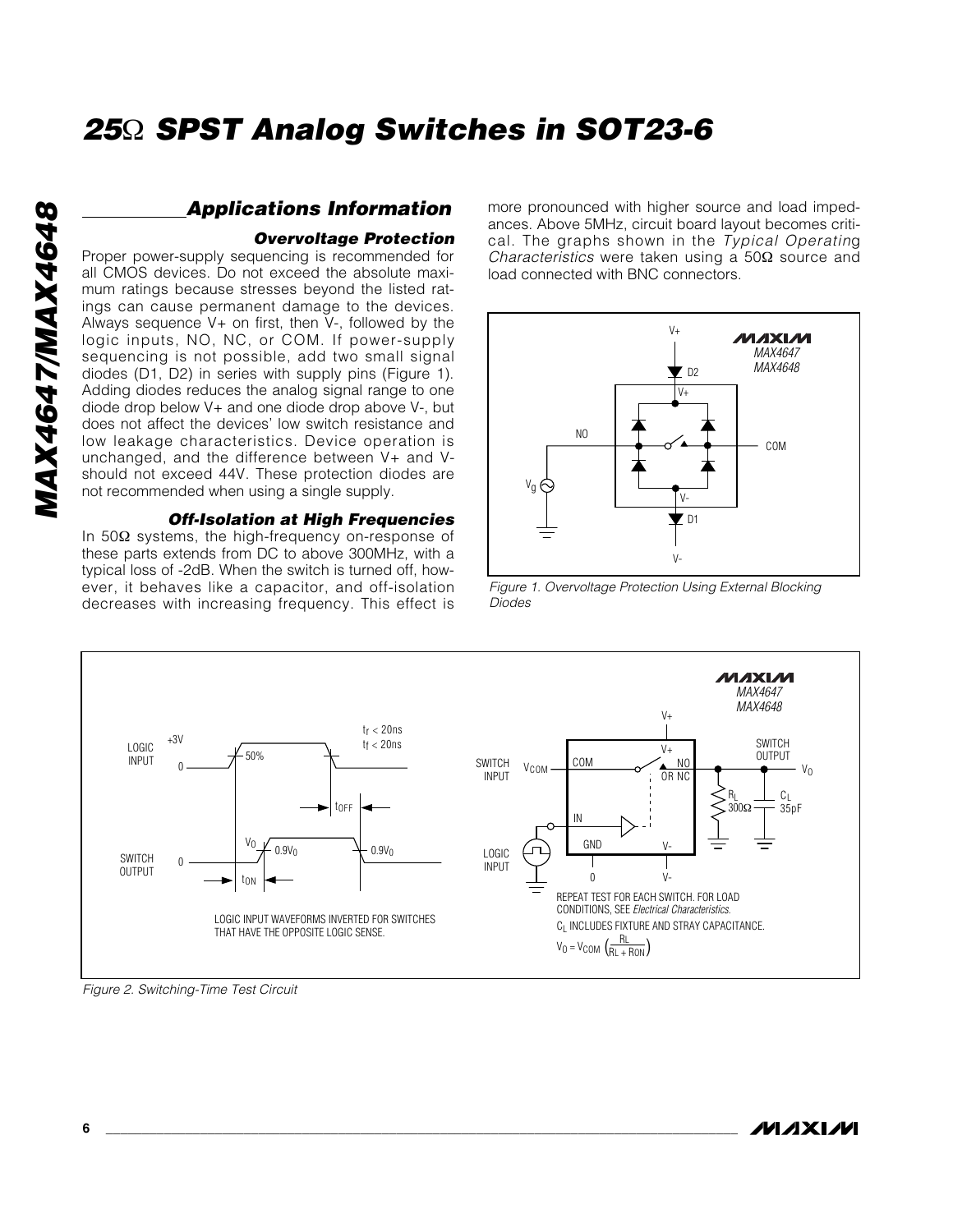

*Figure 3. Charge Injection Test Circuit*



*Figure 4. Off-Isolation Test Circuit*



*Figure 5. Channel-Off Capacitance Test Circuit*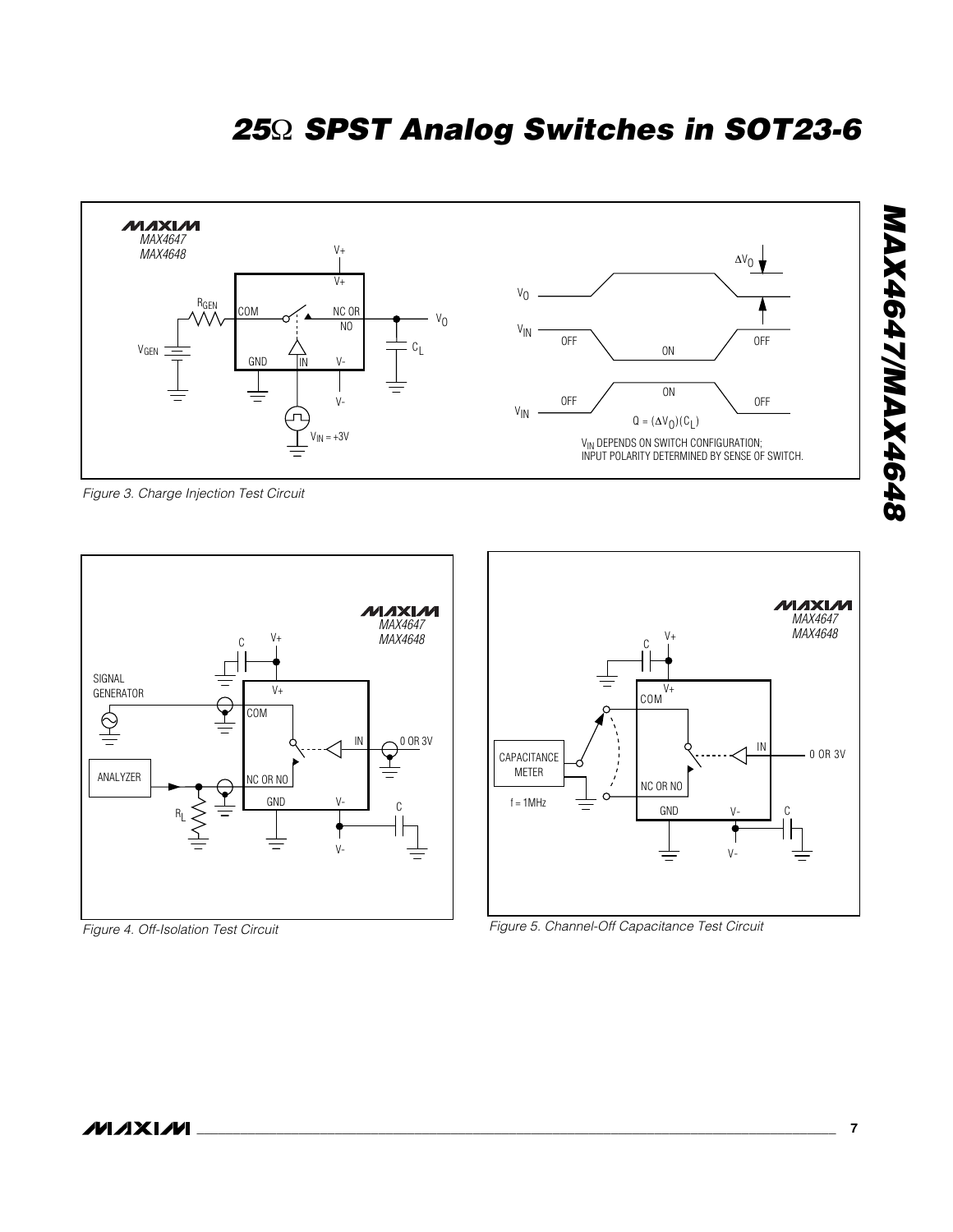

*Chip Information*

TRANSISTOR COUNT: 24 PROCESS TECHNOLOGY: CMOS

*Figure 6. Channel-On Capacitance Test Circuit*